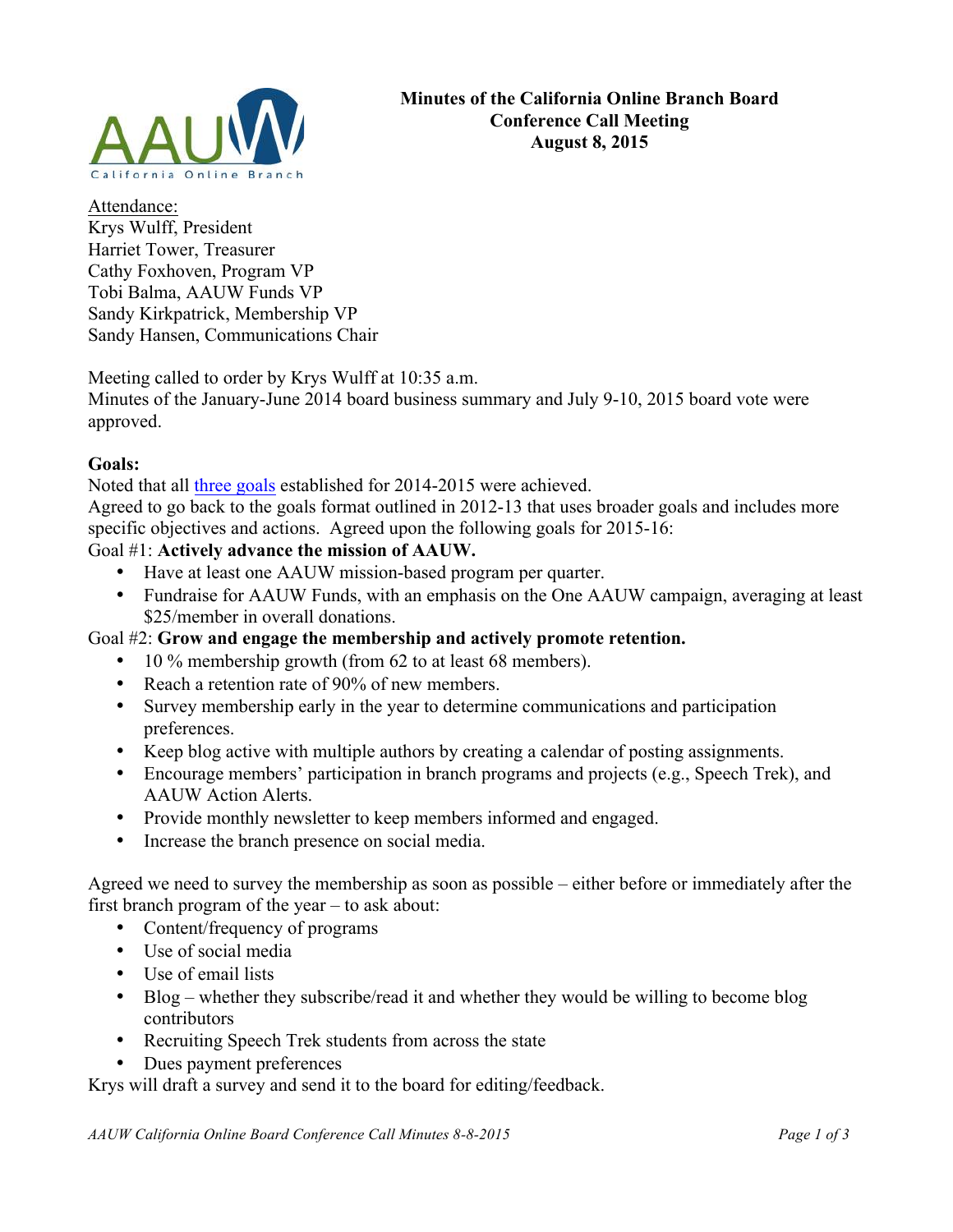## **Finance Report:**

Krys reported that our non-profit status with the IRS has been restored. We had to create a new EIN, sign a new affiliate agreement with AAUW, using the name "American Association of University Women-California Online" (omitting the word "branch"), update the bylaws to use that exact title, and open a new bank account. We lost the \$100 IRS filing fee from an earlier attempt to clear the problem, but at least did not have to pay a possible \$400 penalty and are now allowed to file the annual IRS 990 form through national AAUW.

Harriet led a review of the year-end budget report. Some errors were noted on the version posted on the website, which will be corrected and re-posted. Discussed and approved the following 2015-16 budget:

| <b>INCOME</b>                                |     |
|----------------------------------------------|-----|
| Dues                                         | 600 |
| Donations                                    | 0   |
| <b>Total Income</b>                          | 600 |
| <b>EXPENSE</b>                               |     |
| Web Hosting                                  | 85  |
| Insurance                                    | 225 |
| <b>Funds Assessment</b>                      | 35  |
| PayPal Fees                                  | 10  |
| Administration                               | 40  |
| National Convention (carryover to next year) | 200 |
| <b>State Convention</b>                      | 200 |
| Past President Gift                          | 50  |
| Speech Trek                                  | 50  |
| <b>Total Expense</b>                         | 895 |
|                                              |     |

Noted that this year's required permanent reserve (25% of past year's branch dues income) will need to be \$155.

Bank balance at the beginning of the fiscal year (July 1) was \$1,091.15. The new bank account approved by board vote in July is opened, and as soon as the debit card for the account arrives, Harriet will close the old bank account.

## **Membership report:**

Dues received from 46 members, including 11 new members; but 17 members have not yet renewed. Sandy K has contacted each of the non-renewals and now has a commitment from six of the 17 to renew.

## **Program report:**

Cathy presented a list of possible programs. The consensus agreement was to focus on the following four for the quarterly programs, with the understanding that others could be added if time/inclination allowed it:

- Title IX Discussion, featuring Alicia Hetman; if it can happen very soon, it could also be used to encourage attendance at the September 6 LA Sparks event
- One AAUW campaign for AAUW Funds, featuring AAUW CA Fund Committee Chair, Sharon